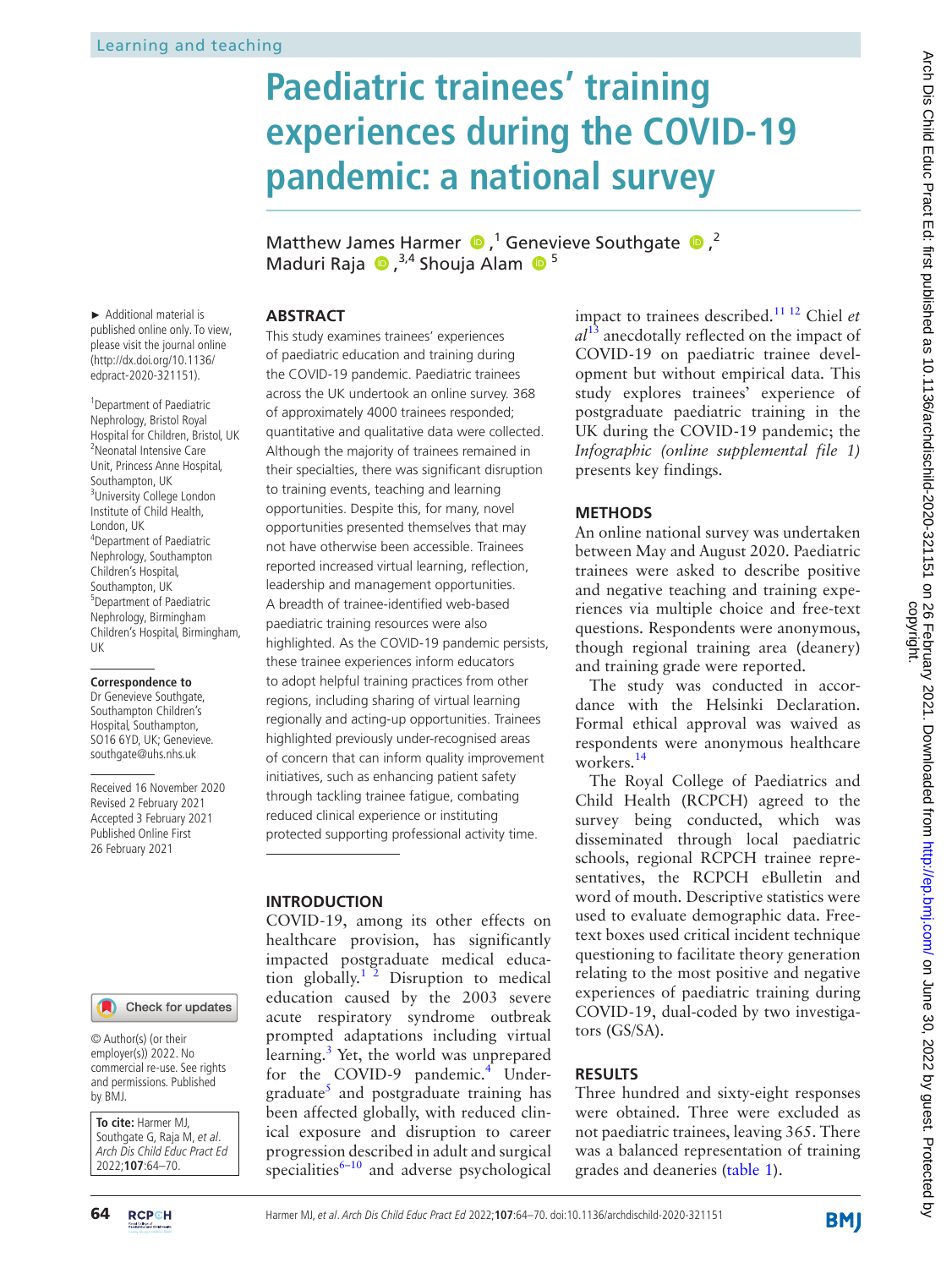<span id="page-1-0"></span>

| <b>Table 1</b>        | Respondents' characteristics                                                                               |               |
|-----------------------|------------------------------------------------------------------------------------------------------------|---------------|
|                       |                                                                                                            | <b>Number</b> |
| <b>Characteristic</b> |                                                                                                            | (%)           |
| Training grade        | ST <sub>1</sub>                                                                                            | 32(9)         |
|                       | ST <sub>2</sub>                                                                                            | 44 (12)       |
|                       | ST <sub>3</sub>                                                                                            | 38 (10)       |
|                       | ST <sub>4</sub>                                                                                            | 41 (11)       |
|                       | ST <sub>5</sub>                                                                                            | 49 (13)       |
|                       | ST <sub>6</sub>                                                                                            | 55 (15)       |
|                       | ST <sub>7</sub>                                                                                            | 50 (14)       |
|                       | ST <sub>8</sub>                                                                                            | 30(8)         |
|                       | <b>OOPR</b>                                                                                                | 7(2)          |
|                       | <b>OOPE</b>                                                                                                | 4(1)          |
|                       | Clinical fellow                                                                                            | 8(2)          |
|                       | Parental leave                                                                                             | 3(1)          |
|                       | Other (post-CCT working as locum<br>reg-ST8; academic clinical fellow;<br>OOPC working as clinical fellow) | 3(1)          |
|                       | No response                                                                                                | 1(0)          |
| Deanery               | <b>Fast Midlands</b>                                                                                       | 23 (6)        |
|                       | East of England                                                                                            | 35 (10)       |
|                       | Kent, Surrey and Sussex                                                                                    | 17(5)         |
|                       | I ondon                                                                                                    | 25(7)         |
|                       | North Fast                                                                                                 | 23(6)         |
|                       | <b>North West</b>                                                                                          | 32 (9)        |
|                       | Northern Ireland                                                                                           | 20(5)         |
|                       | Peninsula                                                                                                  | 19(5)         |
|                       | Scotland                                                                                                   | 26(7)         |
|                       | Severn                                                                                                     | 24 (7)        |
|                       | <b>Thames Valley</b>                                                                                       | 23(6)         |
|                       | Wales                                                                                                      | 19(5)         |
|                       | Wessex                                                                                                     | 30(8)         |
|                       | <b>West Midlands</b>                                                                                       | 27(7)         |
|                       | <b>Yorkshire and Humber</b>                                                                                | 21(6)         |
|                       | No response                                                                                                | 1(0)          |

CCT, certificate of completion of training; OOPC, out-of-programme for career break; OOPE, out-of-programme for experience; OOPR, out-of-programme for research; ST, speciality trainee.

#### **Impact on work and training**

Change in work schedule was common, reported by 316 (87%), and some reported more than one of the elements next described. The majority of trainees, 211/365 (57%), remained in their clinical area with rota changes. Of the whole cohort (365), 65 (18%) were redeployed within paediatrics and 16 (4%) to adult services. Increased working hours were reported by 35 (10%) and 128 (35%) provided unplanned (not originally rostered) out-of-hours cover. Twenty-one (6%) required shielding (not undertaking face-to-face clinical work).

A total of 322 (88%) trainees reported cancellation of one or more of the following teaching events: statutory/mandatory training (55%); mandatory paediatric course (eg, child protection) (47%); life support course (29%); conference at which they were due to present

(24%); and conference they were due to attend but not present at(31%). Teaching related to a postgraduate qualification (eg, MSc and postgraduate diploma) was cancelled for 6%.

Conversely, 68% found learning opportunities not previously available including online and social mediafacilitated teaching resources. In 'free-text' comments, trainees reported novel opportunities to improve leadership and management skills, for example, through personal experiences managing acute changes in work environment, and increased awareness of online resources for developing these skills, including The Edward Jenner Programme.<sup>[15](#page-6-3)</sup>

Opportunities for learning events, including supervised learning events (SLEs), were reduced [\(figure](#page-2-0) 1)*,* with simulation and deanery-based teaching being most impacted (reduced for 75% trainees). Reflection opportunities were least negatively impacted. In fact, 28% reported increased reflection possibilities, while 23% reported increased leadership and management opportunities. There was no difference in responses between specialty trainee (ST) 1-3 (junior paediatric trainee) and ST4+ (senior paediatric trainee) groups  $(\chi^2$  analysis, p=0.06–0.76). Trainees widely reported reduced exposure to procedures.

Attendance at virtual teaching was reported by 93% and across all deaneries. For 67%, this was department based; 64% attended deanery-based virtual teaching; 49% had teaching within their team and 40% within their hospital. Additionally, 28% of virtual teaching was from national sources and 14% from international sources. Virtual teaching was mostly initiated by seniors – consultants (68%) and middle-grade doctors (67%) rather than at deanery level (47%), SHO (ST1-3) grade (18%) or other (17%).

During the pandemic, 71% participated in supplementary online learning. The referenced online resources from this survey can be found on the Paediatric Innovation, Education and Research Network website.<sup>16</sup>

### **Annual Review of Competency Progression (ARCP)**

Completion of required learning events in preparation for ARCP (UK system of annual appraisal for doctors in training) was anticipated by 82%. There was no significant difference between ST1-3 and ST4+ groups  $(\chi^2 \text{ p}=0.179)$  and no difference between responses of those at a transition point – stepping up to a higher working grade with additional responsibility (eg, ST3, ST5 and ST8) compared with those not (both 82%). Those who did not anticipate completion of required learning events offered the following reasons: inadequate SLEs (65%); lack of safeguarding exposure (33%); specialty-time reduction (47%) and reduced exposure to required pathologies (33%). The reportedly affected RCPCH Progress curriculum domains are shown in [figure](#page-3-0) 2.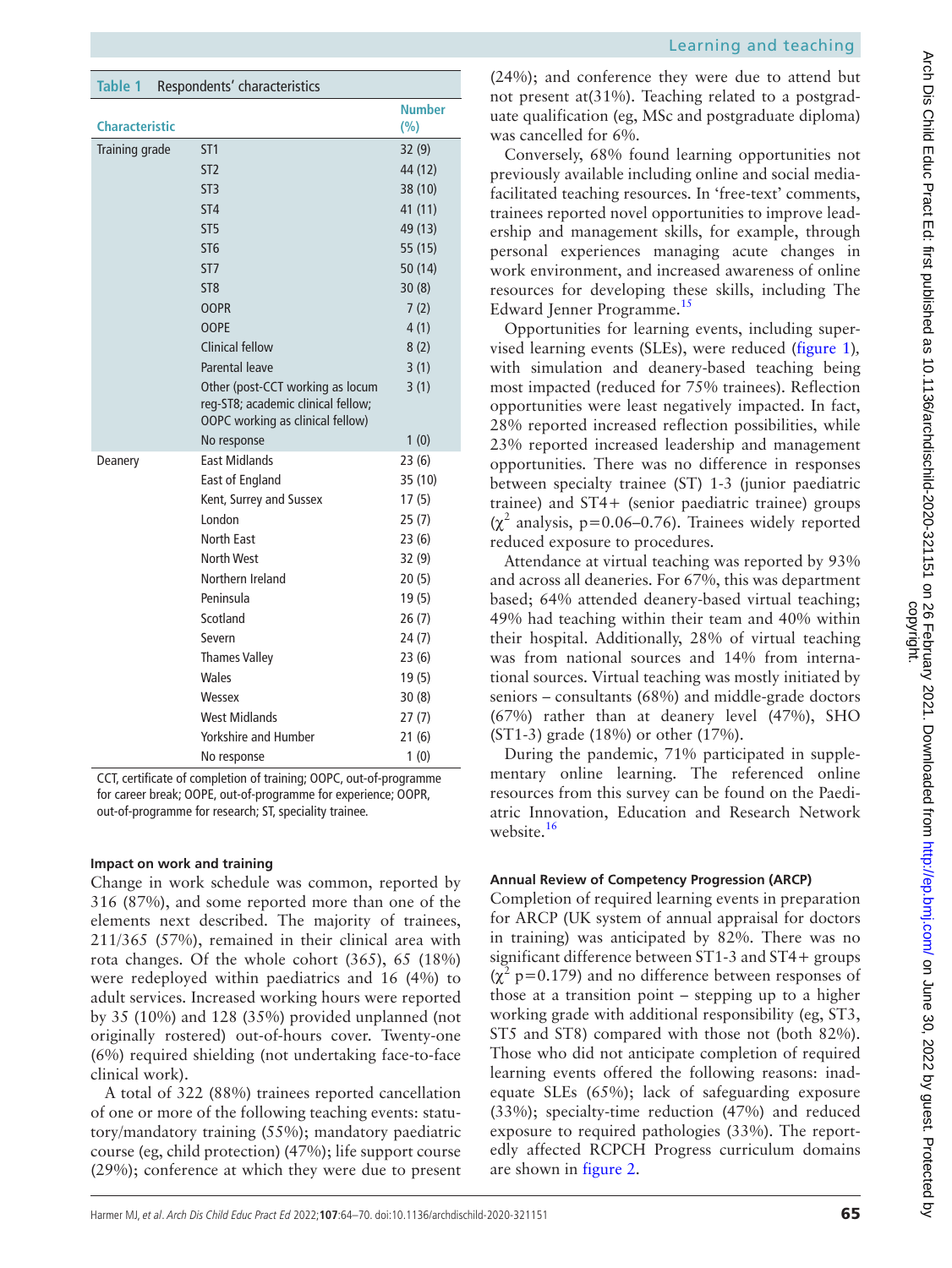

<span id="page-2-0"></span>**Figure 1** Reported impact of the COVID-19 pandemic on various educational activities. Decreased opportunity, although common was not universal, and a proportion observed increased opportunity/exposure. This was reported most commonly in opportunity for reflection. There was no difference observed between more junior medical grades (ST1-3) and more senior trainees (ST4+). CBD, case-based discussion; Mini-CEX, miniclinical evaluation exercise; SLE, supervised learning events; ST, specialty trainee.

#### **Themes generated from trainees' most positive and negative training experiences**

Four over-riding themes epitomise trainees' positive experiences of training during the pandemic: 'changed practice'*,* 'new skills', 'extra time' and 'teamwork'. Within reported negative experiences, four key themes were also evident: 'training', 'clinical experience', 'safety' and 'well-being'. [Table](#page-4-0) 2 details these with subthemes and illustrative quotes.

#### **DISCUSSION**

As the first study reviewing paediatric trainees' experiences during the COVID-19 pandemic, the results highlight that alongside significant disruption to traditional training, new learning opportunities have presented themselves.

The COVID-19 pandemic has positively impacted flexible learning opportunities with wider use of virtual platforms increasing accessibility at local, regional, national and international levels while decreasing training's financial burden. The report of cancelled teaching by 88% of trainees may partially reflect events cancelled early in the pandemic but also that virtual learning is not always feasible. The UK's Advanced Paediatric Life Support certification provider still require a socially distanced face-to-face course component.<sup>[17](#page-6-5)</sup> Limited course spaces and

COVID-19-related travel restrictions may continue to affect trainees gaining this mandatory qualification.

Reduced opportunities for learning events (including SLEs) were reported, similar to primary care trainees. These events are important requirements for trainee progression. Although no minimum number, there are some mandatory events throughout training, $18$  and trainees need access to seniors for their completion. Reduced opportunities for safeguarding-based SLEs were highlighted as potential threats to progression, although an increase in such cases may be more likely during the pandemic.<sup>[19 20](#page-6-7)</sup>

For 18%, concern was present regarding progression at ARCP despite deaneries' assurances and the RCPCH introducing novel COVID-19 specific outcomes, 10.1 (acquisition of competencies delayed by COVID-19 but can progress to next training stage) and 10.2 (acquisition of competencies delayed by COVID-19, but trainee is at a critical progression point and additional training time is required), acknowledging the effects on training.<sup>[21](#page-6-8)</sup> The RCPCH reported to the authors that 4.1% of trainees received outcome 10.1 and 0.9% an outcome 10.2, suggesting potentially unwarranted anxiety. Trainees commonly reported cancelled events with concerns regarding progression; virtual presentations and crediting trainees for accepted abstracts despite meeting cancellations may mitigate this.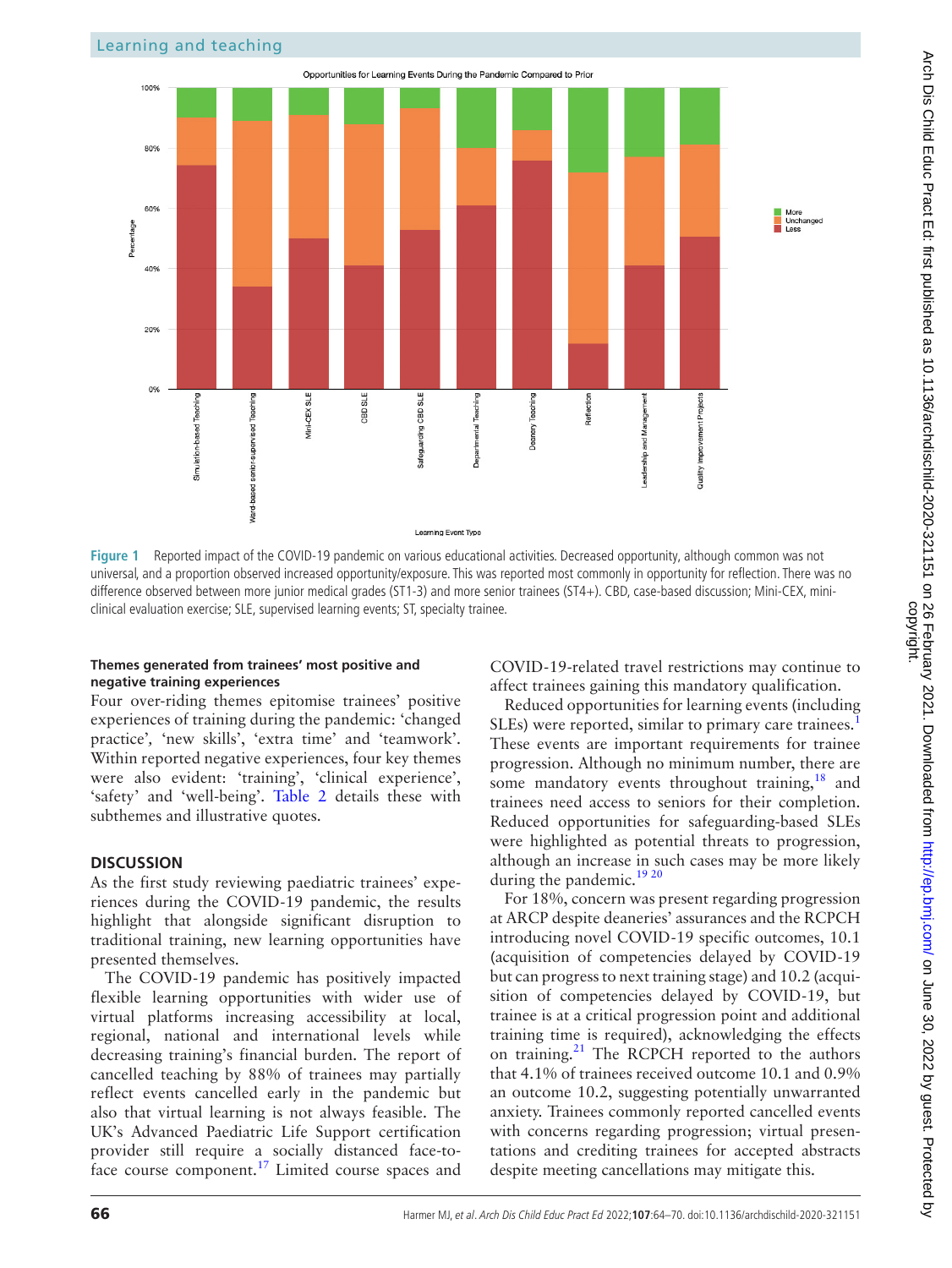RCPCH Progress Curriculum Domains Deemed Most Impacted By Trainees Who Anticipated Not Completing The Required Assessments for Upcoming ARCP



**Figure 2** Reported domains impacted in respondents not anticipating to meet annual requirements for ARCP. Domains are themes within the curriculum for paediatric trainees for which learning outcomes must be evidenced for each training level. ARCP, Annual Review of Competency Progression; RCPCH, Royal College of Paediatrics and Child Health.

Quality improvement initiatives may use this study to improve the experience and well-being of those redeployed, shielding or with extra workload. For example, recognising the convenience of remote working, protected time to attend virtual clinics could facilitate maintenance of specialty experience. 'Keeping-in-touch' days may aid redeployed trainees to maintain exposure.

The survey highlighted issues impacting well-being, with morale described as 'rock bottom'. Some trainees voiced 'wanting [to] quit paeds training', and understanding causes for this compromised well-being may improve retainment within training; facilitation of breaks with time off the ward was one suggestion provided that could help day-to-day well-being. Rotarelated issues, including frequent rota reconfiguration with inappropriate pay adjustment and lack of in-built supporting professional activity (SPA) time, both despite RCPCH recommendations,<sup>22</sup> <sup>23</sup> contributed negatively to well-being.

Trainees report fatigue due to 'relentless' work patterns in reconfigured rotas, suggest intense out-ofhour shifts should occur only in the short term and that the burden of cover for last-minute absences be equally shared between consultants and junior doctors.

Well-being was also compromised where trainees felt inadequately informed or consulted regarding <span id="page-3-0"></span>changes, which could be alleviated by 'more communication, even if just explanation of decisions or uncertainty' and engagement with consultants about managing workload and training. Childcare challenges additionally compromised well-being.

Trainees wanted positive changed practice to continue beyond the pandemic. For many, COVID-19 provided extra time to use more meaningfully. In contrast, some experienced a lack of SPA time, reporting having to use time outside of working pattern. Similarly, although the ability to catch-up on missed teaching via recordings or attend virtual attendance from home was widely commended, some expressed concern that this would be expected in their own time. The  $RCPCH<sup>23</sup>$  $RCPCH<sup>23</sup>$  $RCPCH<sup>23</sup>$  recommends time allocated each month to trainees for SPA completion. Formalising SPA time may address these differences, further enhancing trainee well-being.

The heterogeneity in opportunities for SLEs justifies this study's rationale to highlight areas of good practice to prompt improvement where trainees feel it is most required. Educational and clinical supervision varies between supervisors, hospitals and deaneries. RCPCH-led courses<sup>24</sup> aim to improve quality and reduce heterogeneity, and training and appraisal are required to maintain registration on the General Medical Council (GMC) approved trainers list.<sup>25</sup> During the pandemic, supervision was particularly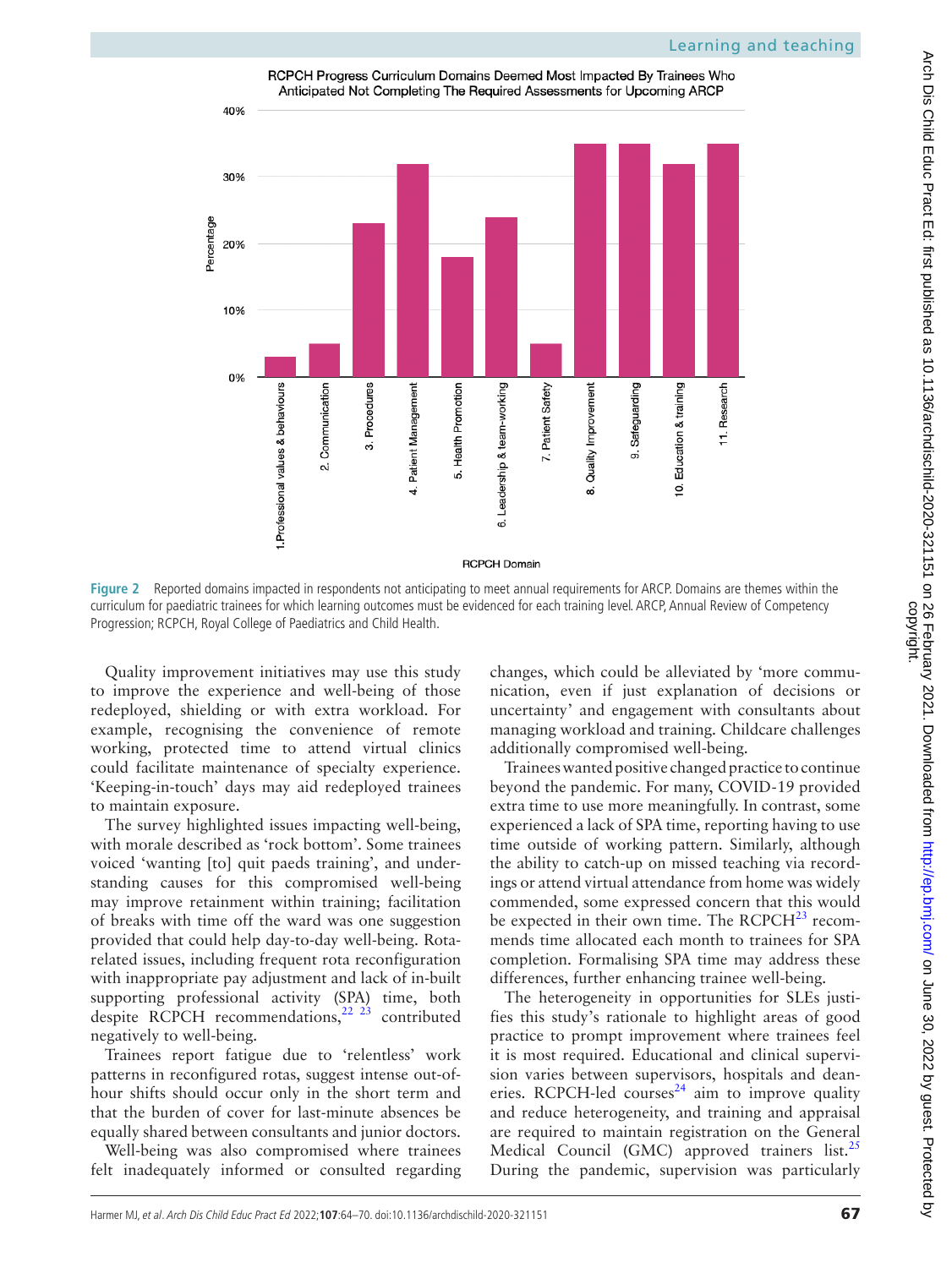#### <span id="page-4-0"></span>**Table 2** Themes generated from trainees' most positive and negative training experiences

**Themes from trainees' positive experiences**

| <b>Changed practice</b>      |                                                                                                                                                                    |
|------------------------------|--------------------------------------------------------------------------------------------------------------------------------------------------------------------|
| Adopting innovation          | 'Removal of bureaucratic and motivational barriers to instituting change- it is possible and also possible<br>quickly'.                                            |
| Remote working               | 'Increased use of virtual meetings meaning it is possible to join meetings from other sites or home'.                                                              |
| Virtual learning             | 'Change of teaching to zoom to provide teaching across the deanery was really useful, especially as these<br>were recorded and could be accessed at a later date'. |
| <b>New skill</b>             |                                                                                                                                                                    |
| Acting up                    | 'More opportunities to step up to a senior level due to staff shortage'.                                                                                           |
| Leadership and management    | 'Able to understand the structure of the response and how authority varies between different levels of the<br>organisation'.                                       |
| Managing complex patents     | 'We don't usually see the ward round and detective work around complicated cases. I have had a chance to see<br>a child and see them through to a conclusion'.     |
| Novel clinical experiences   | 'Thinking more about global health, public health and health promotion/prevention of disease'.                                                                     |
| <b>Virtual consultation</b>  | A lot of time spent doing telephone outpatient clinics, I had much more experience in outpatients than I ever<br>would on a normal rota'.                          |
| <b>Extra time</b>            |                                                                                                                                                                    |
| Admin                        | 'More time to spend on updating eportfolio and finishing projects such as quidelines'.                                                                             |
| Projects                     | 'Less clinical work [so] more time to spend on QI project - my most successful project yet'.                                                                       |
| Reflection                   | 'I have read around interesting cases, searched for relevant journal articles and because they are interesting to<br>me I've gained a lot from this'.              |
| Self-directed learning       | 'Now we have more time to learn and teach and feels like actual training rather than just service provision'.                                                      |
| <b>SLEs</b>                  | 'More time for consultants to teach and complete wba(work-based assessments)'.                                                                                     |
| <b>Facilitating learning</b> | 'Have been better staffed and quieter than usual so I have had good opportunities to do informal teaching for<br>others'.                                          |
| Work-life balance            | 'Felt better work/life balance and hence actually enjoying work more'.                                                                                             |
| <b>Teamwork</b>              |                                                                                                                                                                    |
| Senior support               | 'Regular pragmatic engagement with consultant body about managing workload and training opportunities'.                                                            |
| Team morale                  | 'The pandemic has improved our team cohesion and interpersonal relationships'.                                                                                     |

#### Themes from trainees' negative experiences

| <b>Training</b>            |                                                                                                                                                                                                                                 |
|----------------------------|---------------------------------------------------------------------------------------------------------------------------------------------------------------------------------------------------------------------------------|
| Progression                | The worries regarding progress through training have not been addressed at the department level, where some<br>of the changes need to be made to enable trainees to meet the new ARCP criteria'.                                |
| Cancelled event            | 'Cancelled study leave which I had already paid for and have therefore lost out financially - hotels, train tickets<br>etc'.                                                                                                    |
| Reduced opportunities      | There is less consultant presence on the wards to allow social distancing so clinical workload has seemed to<br>increase for junior medical team but without increased opportunities for consultant led WBPAs and training'.    |
| <b>Teaching</b>            | 'Unable to attend deanery teaching sessions, reduced departmental teaching'.                                                                                                                                                    |
| <b>Safety</b>              |                                                                                                                                                                                                                                 |
| Fatigue                    | 'Working endless Nights and Long days takes its toll. We are all doing it because we have a sense of duty - but<br>we are 8 weeks in and are feeling fatigued. This is manageable for short periods but not for months on end'. |
| <b>Inadequate PPE</b>      | 'I was told I was "self interested" and "a doom monger" by some consultants for requesting PPE at the start of<br>the pandemic for my colleagues and myself'.                                                                   |
| Inadequate supervision     | 'Being redeployed - no induction, no clinicians responsible / expecting us / acting as supervisors'.                                                                                                                            |
| Inadequate staffing        | There was minimal staffing in the paediatric department which meant that the paediatric team were often<br>short and therefore a higher workload was passed on to the junior doctor (x1) that was left on the ward'.            |
| Communication breakdown    | 'Different staff groups receiving different information regarding how the hospital should be running. E.g. who<br>gets swabbed, what ppe to wear, where patients are to be admitted'.                                           |
| <b>Clinical experience</b> |                                                                                                                                                                                                                                 |
| Redeployment               | 'Moving to several different departments in 3 months and being changed to 4 different rotas in short notice'.                                                                                                                   |
| <b>Shielding</b>           | 'Shielding at home was difficult personally, but it also massively reduced my training opportunities. It took a<br>while for me to find something to do at home'.                                                               |
| Extra workload             | 'Felt we were covering vast amount of GP work, trying to help ED as much as possible whilst still doing our<br>day-to-day job'.                                                                                                 |
| Reduced exposure           | 'Less patients attending acutely and patients being physically seen in clinic'.                                                                                                                                                 |
|                            |                                                                                                                                                                                                                                 |

Continued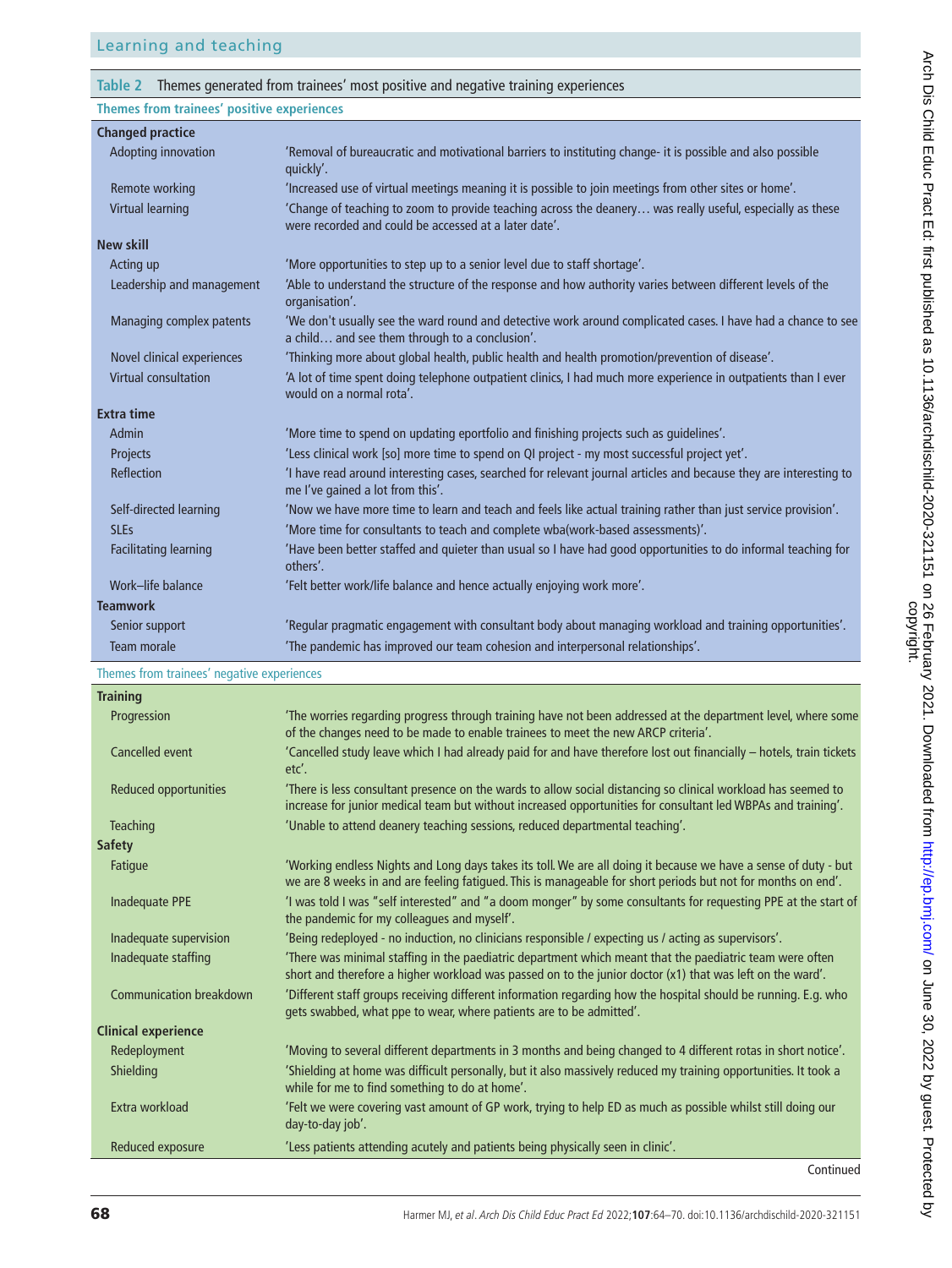**Table 2** Continued

Themes from trainees' negative experiences

| <b>Well-being</b>                     |                                                                                                                                                                                                                   |
|---------------------------------------|-------------------------------------------------------------------------------------------------------------------------------------------------------------------------------------------------------------------|
| Rota                                  | 'I have also had significantly more on calls which has affected my energy and mental health to a degree and I<br>feel has increased my risk of burnout'.                                                          |
| Suboptimal patient experience         | 'Dealing with bereaved parents after an unsuccessful neonatal resuscitation where the parents were unable to<br>have the support of family and friends around them and would be unable to have a proper funeral'. |
| Childcare                             | 'Also changing child care has been difficult to juggle with changing rotas. This has made things more stressful<br>generally'.                                                                                    |
| Inadequately informed or<br>consulted | 'Appreciation of the stress it caused trainees. Better info of who and how to contact people. More<br>communication even if just explanation of decisions or uncertainty'.                                        |
| Morale                                | It felt that we had completely lost our sense of team, having not yet developed a strong sense of teamwork to<br>begin with. This increased team anxieties, and affected emotions and work ethic'.                |
|                                       |                                                                                                                                                                                                                   |

Themes from trainees' positive experiences in blue background. Themes from trainees' negative experiences in green background. ARCP, Annual Review of Competency Progression; ED, emergency department; GP, general practice; PPE, personal protective equipment; QI, quality improvement; SLEs, supervised learning events.

criticised where senior presence was lacking, with supervisors reportedly failing to acknowledge trainee concerns or where leadership was lacking in dealing with emerging challenges.

#### **LIMITATIONS**

Limitations include the potential for both responder selection bias (extreme experiences more likely to respond, for example) and acquiescence bias. Local and national changes in training practice during the data collection period, such as the introduction of new ARCP outcomes, may have led to under-reporting of initial challenges or resolved problems through recall bias.

### **CONCLUDING REMARKS**

The heterogeneity of responses suggests differing experiences across deaneries, highlighting the importance of national collaboration in order to recognise local weaknesses and identify solutions. Furthermore, findings provide a basis for interspeciality and international shared learning.

**Twitter** Matthew James Harmer [@matthewjharmer](https://twitter.com/matthewjharmer), Genevieve Southgate [@](https://twitter.com/GenSouthgate) [GenSouthgate,](https://twitter.com/GenSouthgate) Maduri Raja [@raja\\_maduri](https://twitter.com/raja_maduri) and Shouja Alam [@ShoujaAlam](https://twitter.com/ShoujaAlam)

**Acknowledgements** The authors would like to thank the Royal College of Paediatrics and Child Health (RCPCH) trainees' committee for their guidance, and trainees for their time taken to complete the survey.

**Funding** The authors have not declared a specific grant for this research from any funding agency in the public, commercial or not-for-profit sectors.

**Disclaimer** Views expressed in this publication are those of the author(s) and not necessarily those of the National Health Service or RCPCH.

**Competing interests** None declared.

**Patient consent for publication** Not required.

**Provenance and peer review** Commissioned; externally peer reviewed.

**Supplemental material** This content has been supplied by the author(s). It has not been vetted by BMJ Publishing Group Limited (BMJ) and may not have been peer-reviewed. Any opinions or recommendations discussed are solely those of the author(s) and are not endorsed by BMJ. BMJ disclaims all liability and responsibility arising from any reliance placed on the content. Where the content includes any translated material, BMJ does not warrant the accuracy and reliability of the translations (including but not limited to local

regulations, clinical guidelines, terminology, drug names and drug dosages), and is not responsible for any error and/or omissions arising from translation and adaptation or otherwise.

This article is made freely available for use in accordance with BMJ's website terms and conditions for the duration of the covid-19 pandemic or until otherwise determined by BMJ. You may use, download and print the article for any lawful, non-commercial purpose (including text and data mining) provided that all copyright notices and trade marks are retained.

#### **ORCID iDs**

Matthew James Harmer <http://orcid.org/0000-0003-2977-0263> Genevieve Southgate<http://orcid.org/0000-0001-7685-334X> Maduri Raja<http://orcid.org/0000-0002-4187-3022> Shouja Alam <http://orcid.org/0000-0002-3442-267X>

### **REFERENCES**

- <span id="page-5-0"></span>1 Scallan S, Lyon-Maris J. The educational impact of COVID-19: views from UK GP educators and trainees. *[Educ Prim Care](http://dx.doi.org/10.1080/14739879.2020.1806736)* 2020;31:328–9.
- 2 Michels NRM, Scherpbier N, Karppinen H, *et al*. Do you know how COVID-19 is changing General practice/family medicine education? *[Educ Prim Care](http://dx.doi.org/10.1080/14739879.2020.1755609)* 2020;31:196–7.
- <span id="page-5-1"></span>3 Ahmed H, Allaf M, Elghazaly H. COVID-19 and medical education. *[Lancet Infect Dis](http://dx.doi.org/10.1016/S1473-3099(20)30226-7)* 2020;20:777–8.
- <span id="page-5-2"></span>4 Tokuç B, Varol G. Medical education in turkey in time of COVID-19. *[Balkan Med J](http://dx.doi.org/10.4274/balkanmedj.galenos.2020.2020.4.003)* 2020;37:180–1.
- <span id="page-5-3"></span>5 Rose S. Medical student education in the time of COVID-19. *[JAMA](http://dx.doi.org/10.1001/jama.2020.5227)* 2020;323:2131–2.
- <span id="page-5-4"></span>6 Edigin E, Eseaton PO, Shaka H, *et al*. Impact of COVID-19 pandemic on medical postgraduate training in the United States. *[Med Educ Online](http://dx.doi.org/10.1080/10872981.2020.1774318)* 2020;25:1774318.
- 7 Aziz H, James T, Remulla D, *et al*. Effect of COVID-19 on surgical training across the United States: a national survey of general surgery residents. *[J Surg Educ](http://dx.doi.org/10.1016/j.jsurg.2020.07.037)* 2020;2020. doi:10.1016/j.jsurg.2020.07.037. [Epub ahead of print: 30 Jul 2020].
- 8 Hoegger MJ, Shetty AS, Denner DR, *et al*. A snapshot of radiology training during the early COVID-19 pandemic. *[Curr Probl Diagn Radiol](http://dx.doi.org/10.1067/j.cpradiol.2020.06.012)* 2020;2020. doi:10.1067/j. cpradiol.2020.06.012. [Epub ahead of print: 29 Jun 2020].
- 9 Rao P, Diamond J, Korjian S, *et al*. The impact of the COVID-19 pandemic on cardiovascular fellows-in-training: a national survey. *[J Am Coll Cardiol](http://dx.doi.org/10.1016/j.jacc.2020.06.027)* 2020;76:871–5.
- 10 Johnson J, Chung MT, Stathakios J, *et al*. The impact of the COVID-19 pandemic on fellowship training: a national survey